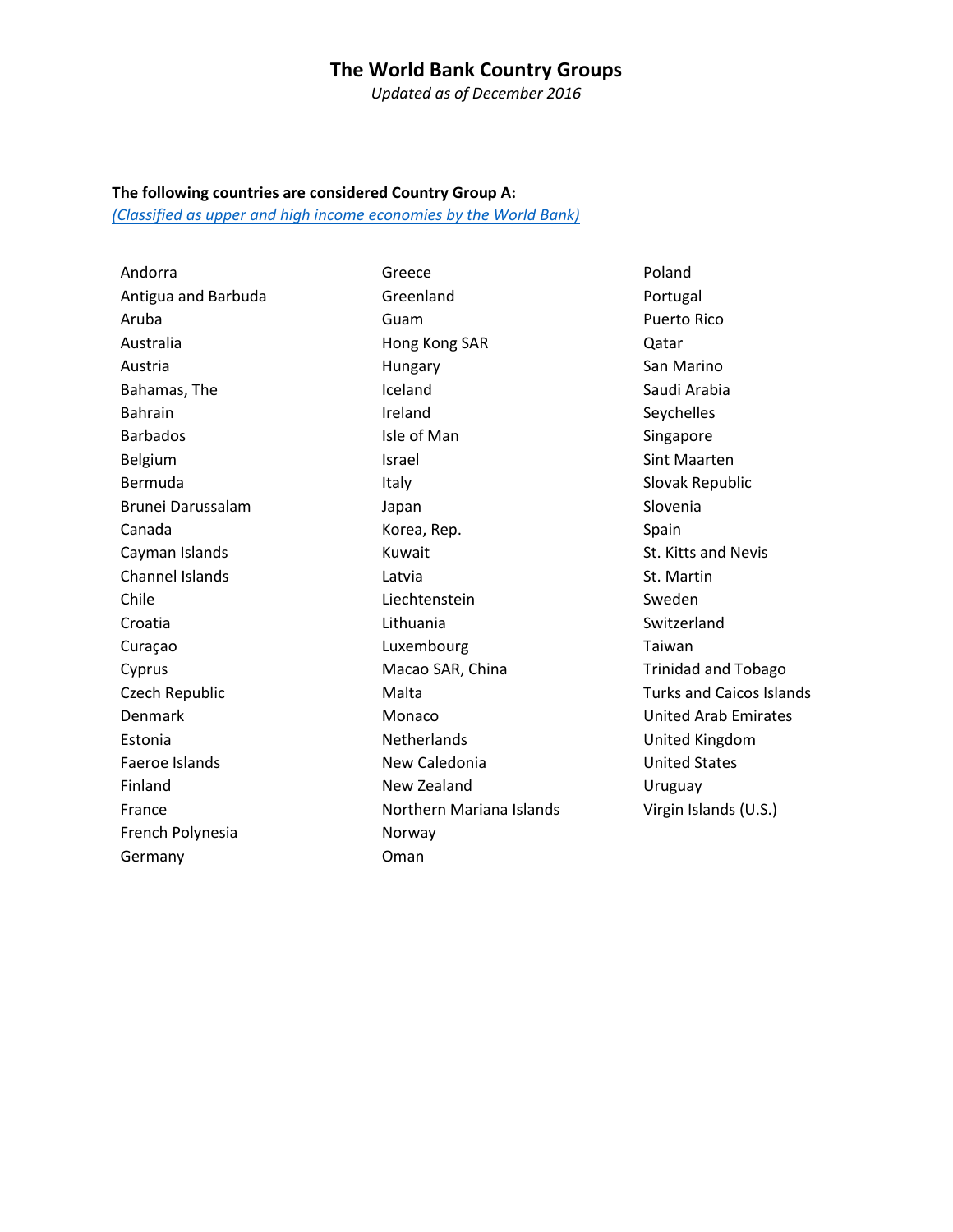# **The World Bank Country Groups**

*Updated as of December 2016*

### **The following countries are considered Country Group B:**

*[\(Classified as upper-middle income](https://datahelpdesk.worldbank.org/knowledgebase/articles/906519-world-bank-country-and-lending-groups) economies by the World Bank)*

Albania Algeria American Samoa Angola Argentina Azerbaijan Belarus Belize Bosnia and Herzegovina Botswana Brazil Bulgaria China Colombia Costa Rica Cuba Dominica Dominican Republic Ecuador

Equatorial Guinea Fiji Gabon Georgia Grenada Guyana Iran, Islamic Rep. Iraq Jamaica Jordan Kazakhstan Lebanon Libya Macedonia, FYR Malaysia Maldives Marshall Islands **Mauritius** Mexico

Montenegro Namibia Palau Panama Paraguay Peru Romania Russian Federation Serbia South Africa St. Lucia St. Vincent and the Grenadines Suriname Thailand Turkey Turkmenistan Tuvalu Venezuela, RB